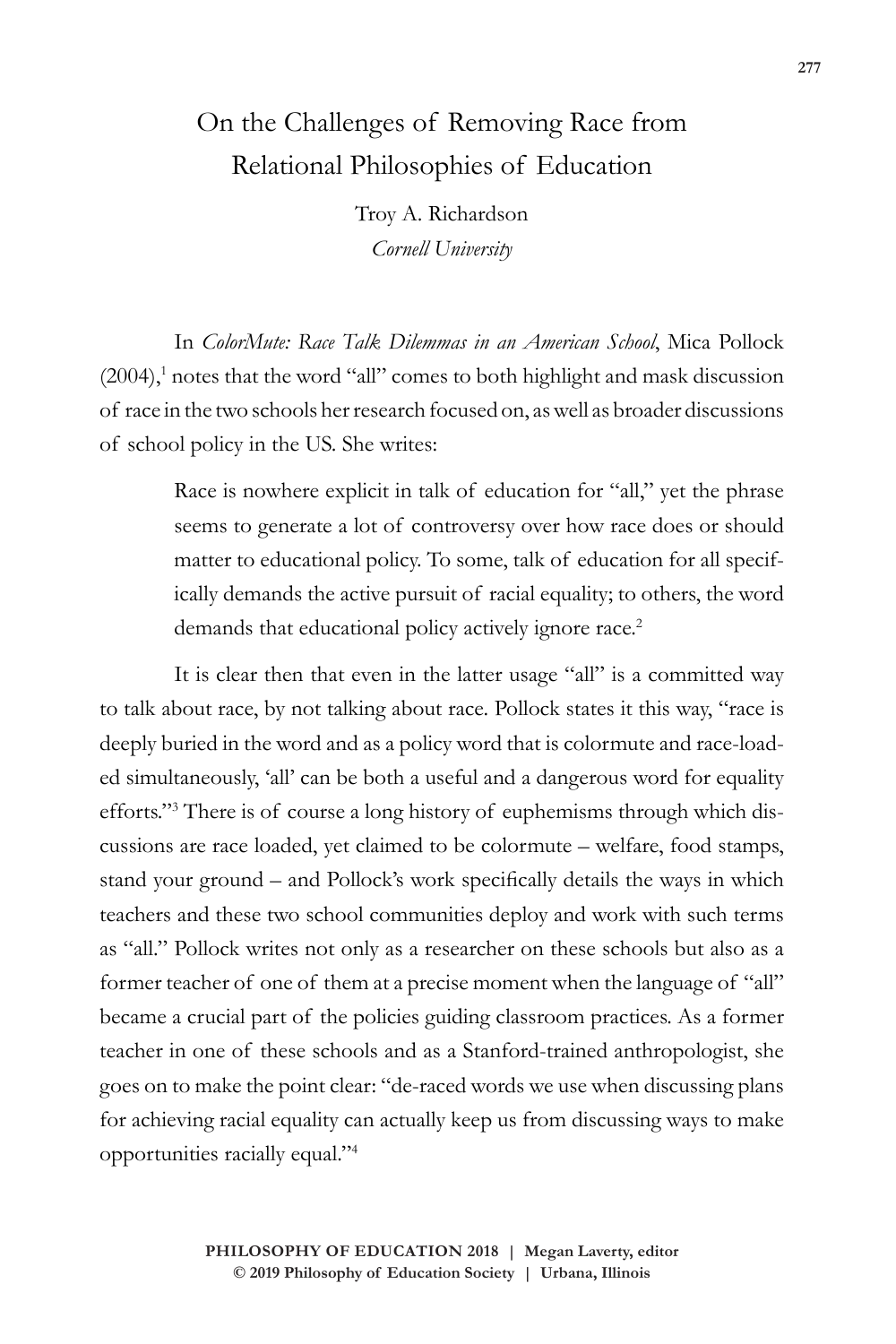Indeed, Pollock goes on to describe how teachers in her study, and the adults more generally failed to talk about race at the most important moments: "Columbus adults not only exhibited an understandable fear of reproducing anti-black 'racism,' but also helped reproduce such 'racism' *by placing the full weight and fear of racial inequality and tension on young black people rather than opening up the analysis of racial orders to include the school's adults.*"5 While Pollock is generous in her engagement with and interpretations of the predominantly Euro-American teaching force of the schools she studied, it is clear that they avoided a teacher-student relation based on the racial identities of the very students they spent day after day with. They enacted a practice of education for "all," even as they avoided the ways in which they used other coded language to note the academic and extra-curricular exclusions that occurred due to race. One could argue then that in practice the relationship they had to these youth was not respectful, encouraging of self-confidence, or exhibiting of reasonableness (on discussions the relation and legacies of racialization) or trust. Indeed, Pollock's teacher participants make clear that they did not trust themselves to talk about race; sharing her book with the teachers in her studies they "argued that they themselves 'lacked the language' to talk successfully about race."6

Pollock's research is unfortunately not new information. Indeed, she notes that black youth as the ones at the center of an active analysis of race and "adults dodging the issue," was something "DuBois would have predicted long ago."7 Euro-American teachers have a difficult time talking about race then because of the "racial order" and systems of discrimination and oppression that go with it. This is, to employ two other philosophical- theoretical frameworks, to enter into the personal and institutional structure of anti-blackness in settler colonialism and likewise to acknowledge a lived acceptance of the dominant racialized socio-economic order within the coloniality of power.<sup>8</sup>

Pollock's work helps elaborate what I take to be a crucial aspect of Dum's emphasis on the relational goods of education as the foundation for justice. Dum highlights the ways in which respect, self-confidence, self-esteem, trust, and effective communication are the normative aspects and thus relational standards of education. She argues that insofar as these go overlooked by some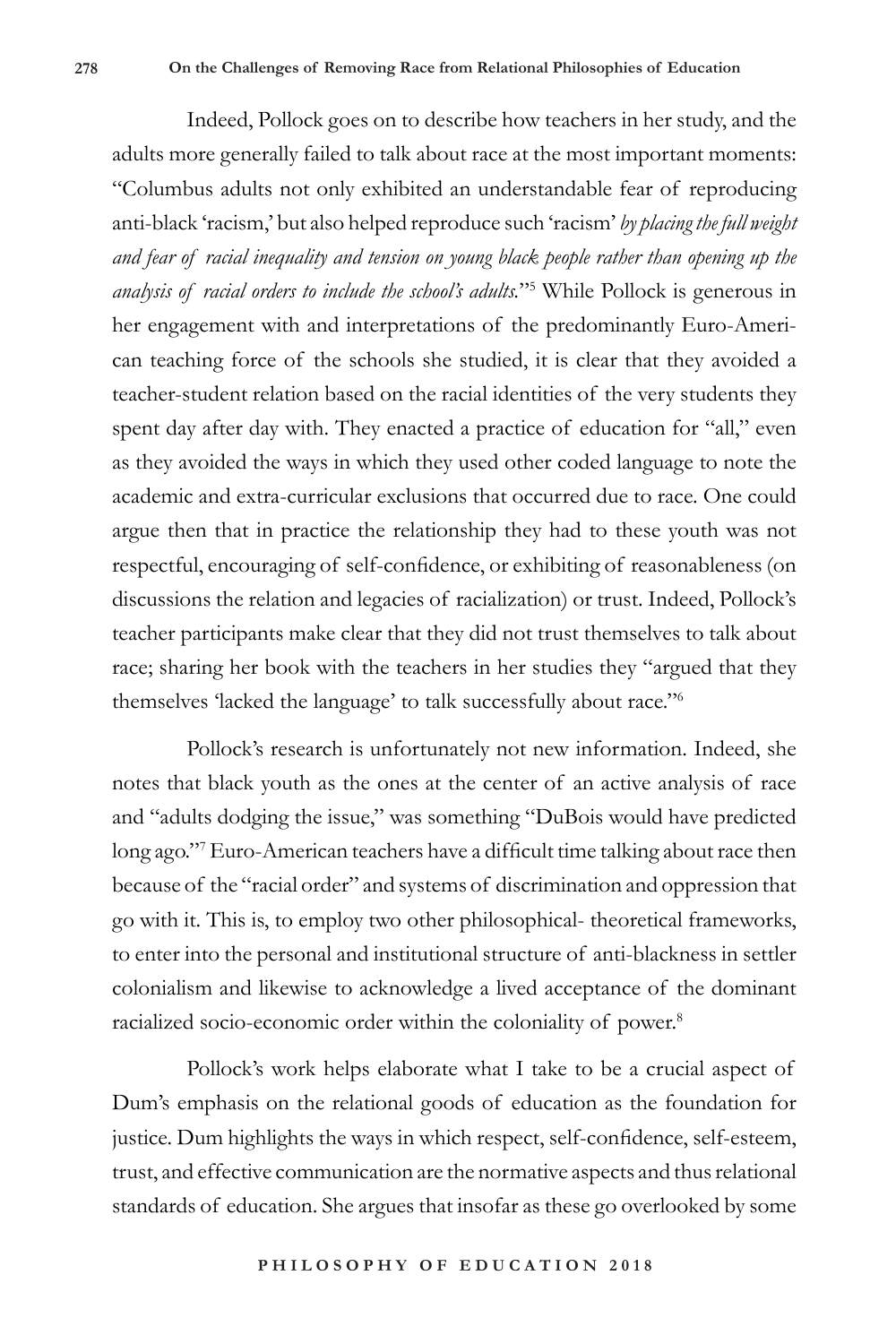strands of justice-oriented philosophies of education, the conception of justice is set on the wrong foundations. Those wrong foundations are those that assume an input/output conception of education whereby philosophers and other theorists consider differing ways to distribute resources for student outcomes: "Justice in education is not solely a matter of bringing about the right kinds of distributive outcomes or providing just distributions of educational resources," she writes in *Ends, Principles, and Causal Explanation in Educational Justice*. 9

In a way then, I read all of these terms – respect, trust, justice and educational relations – as ways of talking about race. And so, with this in mind Dum's focus on the "internal aspects of education" and the educational relation for alternative foundations for justice is a call for racial justice. Yet, like "all," the language is muddled and imprecise, even where we know we are talking about a disproportionately white, female teacher force. Moreover, given Pollock's work I agree with Dum's argument that "only if education is understood as a complex set of practices can more light be shed on the various aspects of educational justice and how justice may be attained in practice." Likewise, I also agree with Dum's suggestion that "participants are essential for grasping how educational practices work and how educational injustices come about." But, I think Dum and I perhaps diverge in two primary ways: first, making racialization an explicit topic of the educational relation of participants; and second, the kinds of scholarly resources that are best suited for a discussions of the complex practices of participants and, in this instance, teachers. In using the work of Pollock, then, I am highlighting one practical issue and two methodological points. Practically, how does Dum's model lend itself to the call by Pollock's teachers to learn how to talk effectively about race in their educational relation, particularly if justice for Dum stems from a normative internal aspect of education that avoids racism? With regard to methodology, the study of the participants of educational relations entails that philosophers either participate in ethnographic work, rely on those who do so, or elaborate personal critical self-reflection on their pedagogical practice. Finally, insofar as educational relations are always already caught in racialized categories, philosophers committed to an understanding of the normative dimensions of educational relations should engage with the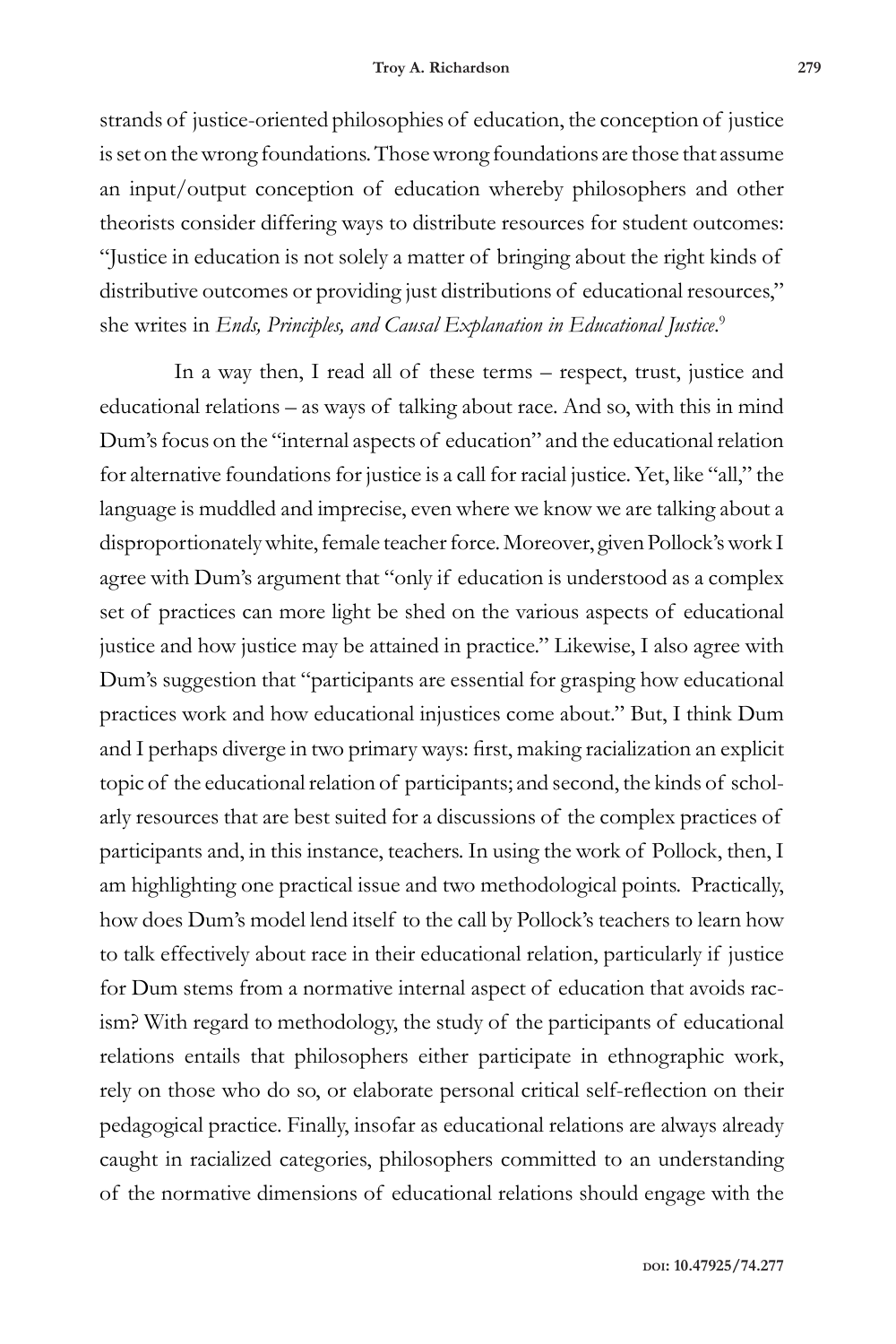writings of scholars from those communities. Pollock and DuBois have relevant things to say on the normative relations of/in education. When scholars ignore the intellectual labors and insights of this rich body of work, this is not only a failure of relationality but also a further marginalization of those participants in the very moment one claims to seek them out. Substantive articulations on the link between justice and racialization/anti-blackness and methodological commitments for philosophical formulations appear to me to be minimal standards in an effort to hold true to the goal of grasping the complex practices of racialized educational relations. To not do so, is to inadvertently rely on the language of "all" and to maintain a methodological practice that again obscures a fundamental topic of relations for/with the participants. In other words, we agree that we are not talking about ice cream.

## SEEKING COMMON GROUND IN DUM AND ANDERSON

My differences with Dum seem to be attended to by several of her primary foils and interlocutors, in particular Elizabeth Anderson. My reading of Anderson is different from Dum's on both the substantial problem of attending to the structure of racism inherent in the educational relation and the methodological commitments and topic of race. Perhaps I am a more generous reader of her project. If one stays focused on the important issue Dum raises, that "participants are essential for grasping educational [practices perform, assert and affirm] injustice," then we must have some kind of deliberative uptake of these participants in our writings. Anderson does so by providing a detailed discussion of precisely teacher participants under the term "elites."10 Let me suggest for the sake of this argument that teachers fit within the notion of "elite" that Anderson outlines in "Fair Opportunities in Education." She writes there: "let us call elites those who occupy positions of responsibility and leadership in society; managers, consultants, professionals, politicians, policy makers."11 Insofar as teachers and school administrators are in positions of leadership and responsibility for the day to day lives, educational and otherwise, of millions of young people and that these are professional managers of individual classrooms, schools, districts, and the budgets and policies of said entities, teachers can fairly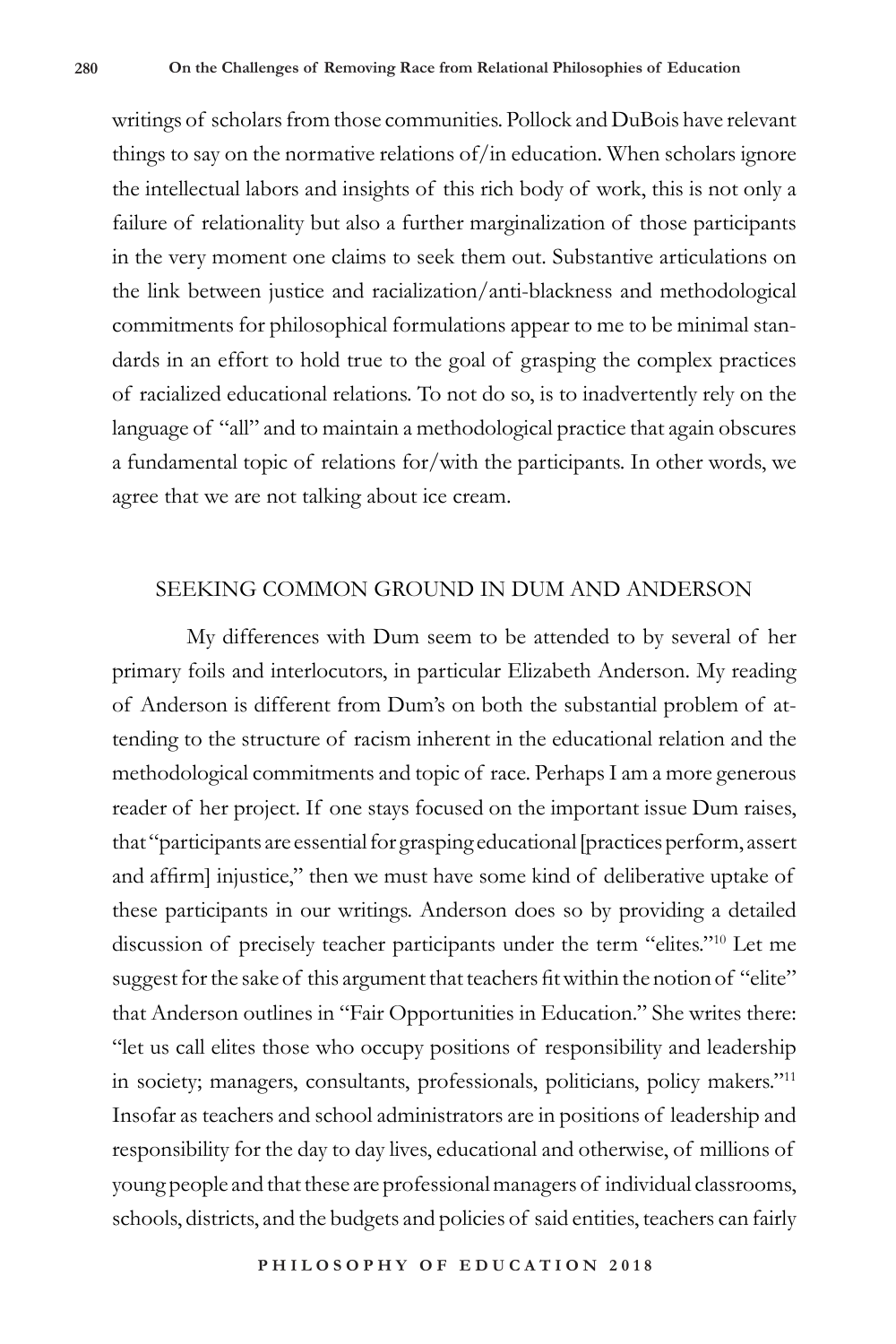be placed within this conception of the elite.

Understood as elites Anderson goes about the task of engaging those methodologies well suited for philosophers to hear something from/about these participants; namely, relying on sociological and social psychological studies and then clarifying the ways in which those studies advance concrete opportunities for these elites to overcome their "cognitive deficits"12 due to segregation and stereotype. Now it is true that we encounter here in Anderson's work terms – stereotype and segregation – that are race loaded without necessarily always encountering a discussion of racism *per se*. Yet, it would be misguided to overlook Anderson's committed effort to provide an empirically based argument for how to disrupt the cognitive deficits of the elites due to racism. To paraphrase Anderson's thorough argument, the elite must physically move into the spaces of the disadvantaged to have face to face encounters, to develop communicative competence, and increase the ability of perspective taking in order to build rapport across differences and advance the expectations in decision making within the social whole. Dum is, I think, inspiring in her cautiousness to any impulse by Anderson to instrumentalize the educational relation here for a distributable end. I think that is critically important, but I also think an anti-racist end for a pedagogical relation cannot be ignored where the foundation of that relation has been found to be tacitly anti-black insofar as it avoids the ways in which racialization already orients the relations of participants.13

## CONCLUDING QUESTIONS

So, I think that there are important areas of common ground between Anderson and Dum on the topic of overcoming racism in the educational relation and I look forward to greater explorations of it by the latter. With those elaborations in mind, I would like to know more about the allocation of resources from Dum's perspective insofar as it seems removed from discussions of justice altogether. Where and how does her relational stance attend to this crucial issue, particularly as it intersects with racialized identities? At its worst, one could read her position as ambivalent on the very important issue of resources,